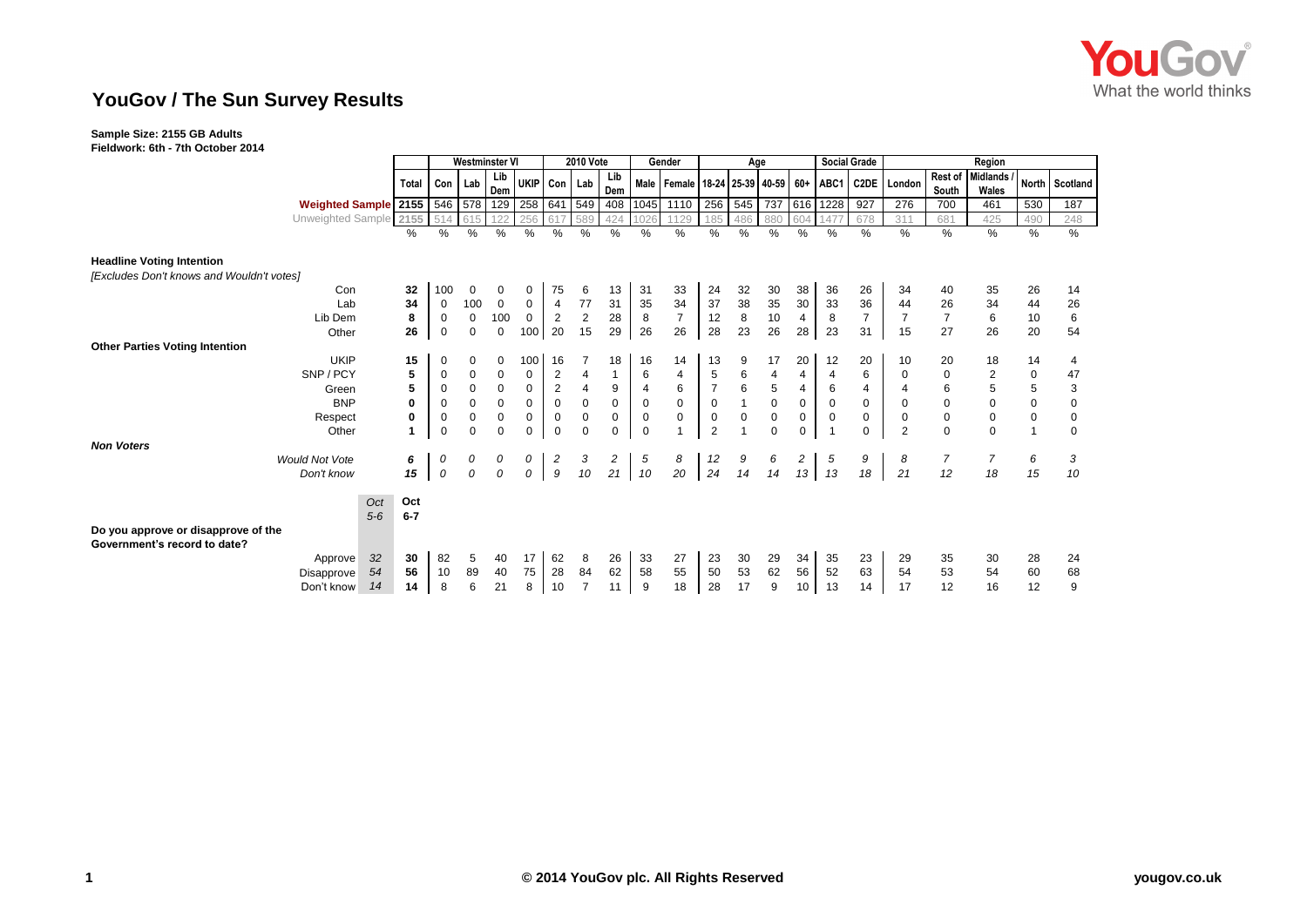

## **Sample Size: 2155 GB Adults Fieldwork: 6th - 7th October 2014**

|                                                                                               |                |                |                  | Westminster VI   |                |                         |                |                | <b>2010 Vote</b> | Gender           |                         | Age            |                           |                         |                |                         | <b>Social Grade</b> |                         |                  | Region                   |                |                         |  |
|-----------------------------------------------------------------------------------------------|----------------|----------------|------------------|------------------|----------------|-------------------------|----------------|----------------|------------------|------------------|-------------------------|----------------|---------------------------|-------------------------|----------------|-------------------------|---------------------|-------------------------|------------------|--------------------------|----------------|-------------------------|--|
|                                                                                               |                | Total          | Con              | Lab              | Lib<br>Dem     | <b>UKIP</b>             | Con            | Lab            | Lib<br>Dem       | Male             | Female                  |                | 18-24 25-39 40-59         |                         | $60+$          | ABC1                    | C2DE                | London                  | Rest of<br>South | <b>Midlands</b><br>Wales | <b>North</b>   | <b>Scotland</b>         |  |
| <b>Weighted Sample 2155</b>                                                                   |                |                | 546              | 578              | 129            | 258 641 549             |                |                | 408              | 1045             | 1110                    | 256            | 545                       | 737                     | 616            | 1228                    | 927                 | 276                     | 700              | 461                      | 530            | 187                     |  |
| Unweighted Sample 2155                                                                        |                |                |                  |                  | 122            |                         |                | 589            | 424              | 026              | 129                     | 185            | 486                       | 880                     | 604            | 47                      | 678                 | 311                     | 681              | 425                      | 490            | 248                     |  |
|                                                                                               |                | %              | %                | %                | %              | %                       | %              | %              | %                | %                | %                       | %              | %                         | %                       | %              | %                       | %                   | %                       | %                | %                        | %              | $\frac{0}{2}$           |  |
|                                                                                               |                |                |                  |                  |                |                         |                |                |                  |                  |                         |                |                           |                         |                |                         |                     |                         |                  |                          |                |                         |  |
| Sept                                                                                          | $22 - 23$      | Oct<br>$6 - 7$ |                  |                  |                |                         |                |                |                  |                  |                         |                |                           |                         |                |                         |                     |                         |                  |                          |                |                         |  |
| Thinking about Prime Minister David Cameron,                                                  |                |                |                  |                  |                |                         |                |                |                  |                  |                         |                |                           |                         |                |                         |                     |                         |                  |                          |                |                         |  |
| which of the following qualities do you think he                                              |                |                |                  |                  |                |                         |                |                |                  |                  |                         |                |                           |                         |                |                         |                     |                         |                  |                          |                |                         |  |
| has? Please tick all that apply.                                                              |                |                |                  |                  |                |                         |                |                |                  |                  |                         |                |                           |                         |                |                         |                     |                         |                  |                          |                |                         |  |
| 21<br>Sticks to what he believes in                                                           |                | 24             | 53               | 15               | 24             | 13                      | 45             | 14             | 18               | 26               | 22                      | 16             | 23                        | 25                      | 28             | 26                      | 23                  | 24                      | 28               | 19                       | 26             | 22                      |  |
| Charismatic                                                                                   | 15             | 18             | 34               | 11               | 21             | 15                      | 28             | 11             | 17               | 21               | 15                      | 22             | 17                        | 19                      | 15             | 20                      | 14                  | 17                      | 21               | 18                       | 15             | 14                      |  |
| Strong                                                                                        | 15             | 17             | 41               | 8                | 15             | 8                       | 31             | 6              | 12               | 19               | 14                      | 21             | 18                        | 16                      | 15             | 20                      | 13                  | 18                      | 20               | 15                       | 16             | 13                      |  |
| Decisive                                                                                      | 18             | 17             | 39               | 9                | 18             | 9                       | 30             | 9              | 15               | 19               | 16                      | 22             | 16                        | 17                      | 16             | 20                      | 14                  | 16                      | 18               | 19                       | 18             | 13                      |  |
| Good in a crisis                                                                              | 16             | 17             | 44               | 6                | 24             | 6                       | 33             | 6              | 15               | 20               | 14                      | 21             | 14                        | 17                      | 18             | 19                      | 14                  | 17                      | 20               | 16                       | 16             | 11                      |  |
| A natural leader                                                                              | 16             | 17             | 41               | $\overline{7}$   | 21             | 9                       | 31             | $\overline{7}$ | 15               | 20               | 15                      | 18             | 19                        | 17                      | 17             | 21                      | 12                  | 17                      | 20               | 18                       | 17             | 11                      |  |
| Honest                                                                                        | 12             | 13             | 40               | $\boldsymbol{2}$ | $\overline{7}$ | 3                       | 30             | 3              | 8                | 14               | 11                      | $\overline{7}$ | 6                         | 14                      | 19             | 14                      | 10                  | 12                      | 14               | 10                       | 13             | 12                      |  |
| In touch with the concerns of ordinary people                                                 | 5              | 6              | 20               | $\mathbf{1}$     | 6              | $\mathbf{1}$            | 15             | 2              | $\overline{2}$   | $\overline{7}$   | 5                       | 6              | 4                         | $\overline{7}$          | $\overline{7}$ | $\overline{7}$          | 5                   | 5                       | $\overline{7}$   | 6                        | 6              | $\overline{\mathbf{4}}$ |  |
| None of these                                                                                 | 46             | 44             | $\boldsymbol{9}$ | 62               | 32             | 59                      | 20             | 65             | 50               | 43               | 45                      | 34             | 39                        | 49                      | 47             | 38                      | 52                  | 40                      | 41               | 43                       | 46             | 58                      |  |
| 8<br>Don't know                                                                               |                | 8              | $\overline{4}$   | $\overline{4}$   | 6              | 8                       | $\overline{7}$ | 5              | 6                | 6                | 10                      | 20             | 11                        | 5                       | 5              | $\overline{7}$          | 10                  | 14                      | $\overline{7}$   | 10                       | $\overline{7}$ | $\overline{4}$          |  |
| Thinking about Labour leader Ed Miliband, which                                               |                |                |                  |                  |                |                         |                |                |                  |                  |                         |                |                           |                         |                |                         |                     |                         |                  |                          |                |                         |  |
| of the following qualities do you think he has?                                               |                |                |                  |                  |                |                         |                |                |                  |                  |                         |                |                           |                         |                |                         |                     |                         |                  |                          |                |                         |  |
| Please tick all that apply.                                                                   |                |                |                  |                  |                |                         |                |                |                  |                  |                         |                |                           |                         |                |                         |                     |                         |                  |                          |                |                         |  |
| In touch with the concerns of ordinary people                                                 | 19             | 19             | 6                | 52               | 20             | 5                       | 7              | 40             | 21               | 22               | 17                      | 18             | 18                        | 19                      | 21             | 18                      | 20                  | 21                      | 19               | 19                       | 20             | 15                      |  |
| Honest                                                                                        | 15             | 15             | 4                | 37               | 16             | 8                       | 5              | 30             | 19               | 17               | 12                      | 16             | 11                        | 15                      | 17             | 16                      | 13                  | 18                      | 15               | 13                       | 14             | 15                      |  |
| Sticks to what he believes in                                                                 | 16             | 14             | 6                | 32               | 21             | 5                       | 6              | 28             | 16               | 16               | 12                      | 12             | 12                        | 15                      | 15             | 15                      | 13                  | 14                      | 16               | 11                       | 15             | 12                      |  |
| Decisive                                                                                      | 6              | 5              | $\mathbf{1}$     | 13               | 6              | 0                       | $\overline{2}$ | 10             | $\overline{4}$   | 5                | 5                       | 5              | 5                         | 5                       | 3              | 4                       | 6                   | 3                       | 5                | 5                        | 5              | 3                       |  |
| Strong                                                                                        | 6              | 4              | $\mathbf{1}$     | 11               | $\mathbf{1}$   | 0                       | $\mathbf{1}$   | 8              | $\overline{2}$   | 3                | 4                       | 4              | 4                         | $\overline{\mathbf{4}}$ | $\sqrt{2}$     | 4                       | 4                   | $\overline{\mathbf{c}}$ | 3                | 4                        | 5              | 4                       |  |
| Good in a crisis                                                                              | $\overline{4}$ | 3              | $\mathbf 0$      | $\overline{7}$   | 9              | $\mathbf 0$             | $\mathbf{1}$   | 5              | $\mathbf{1}$     | 3                | $\sqrt{2}$              | 5              | $\ensuremath{\mathsf{3}}$ | $\sqrt{2}$              | $\mathbf{1}$   | 3                       | 3                   | $\boldsymbol{2}$        | 3                | $\mathbf{1}$             | 4              | $\overline{c}$          |  |
| A natural leader                                                                              | 3              | $\mathbf{2}$   | 0                | 5                | $\sqrt{3}$     | $\mathbf 0$             | $\mathbf{1}$   | $\overline{4}$ | $\mathbf{1}$     | $\sqrt{2}$       | 3                       | $\overline{2}$ | $\ensuremath{\mathsf{3}}$ | $\sqrt{2}$              | $\mathbf{1}$   | $\overline{\mathbf{c}}$ | $\overline{2}$      | $\overline{1}$          | $\overline{2}$   | $\overline{\mathbf{c}}$  | 3              | $\mathbf{1}$            |  |
| Charismatic                                                                                   | 3              | $\overline{2}$ | $\overline{2}$   | 6                | 3              | $\overline{1}$          | $\mathbf{1}$   | $\overline{4}$ | $\overline{2}$   | $\sqrt{2}$       | 3                       | $\overline{4}$ | $\overline{2}$            | 3                       | $\overline{2}$ | $\overline{2}$          | 3                   | $\overline{2}$          | $\overline{2}$   | $\sqrt{2}$               | $\overline{4}$ | $\overline{2}$          |  |
| None of these                                                                                 | 55             | 57             | 80               | 24               | 50             | 80                      | 78             | 35             | 55               | 56               | 58                      | 43             | 54                        | 60                      | 63             | 58                      | 57                  | 52                      | 59               | 57                       | 56             | 64                      |  |
| Don't know                                                                                    | 13             | 10             | 5                | $\overline{7}$   | 5              | $\overline{7}$          | 6              | 8              | $\overline{7}$   | 8                | 13                      | 23             | 14                        | $\overline{7}$          | 6              | 9                       | 13                  | 13                      | 10               | 13                       | 9              | 9                       |  |
|                                                                                               |                |                |                  |                  |                |                         |                |                |                  |                  |                         |                |                           |                         |                |                         |                     |                         |                  |                          |                |                         |  |
| Thinking about Liberal Democrat leader Nick<br>Clegg, which of the following qualities do you |                |                |                  |                  |                |                         |                |                |                  |                  |                         |                |                           |                         |                |                         |                     |                         |                  |                          |                |                         |  |
| think he has? Please tick all that apply.                                                     |                |                |                  |                  |                |                         |                |                |                  |                  |                         |                |                           |                         |                |                         |                     |                         |                  |                          |                |                         |  |
| Honest                                                                                        | 11             | 10             | 15               | 6                | 43             | 5                       | 12             | 7              | 16               | 12               | 8                       | 7              | 8                         | 11                      | 12             | 13                      | 6                   | 11                      | 11               | 9                        | 10             | 10                      |  |
| In touch with the concerns of ordinary people                                                 | 9              | 9              | 11               | 6                | 41             | $\overline{4}$          | 9              | 6              | 17               | 9                | 8                       | $\overline{7}$ | 8                         | 11                      | 8              | 11                      | 6                   | 8                       | 11               | 9                        | $\overline{7}$ | 6                       |  |
| Charismatic                                                                                   | 8              | 9              | 14               | 5                | 24             | $\sqrt{5}$              | 12             | $\overline{7}$ | 15               | 12               | $\overline{\mathbf{7}}$ | 11             | 10                        | 10                      | $\sqrt{5}$     | 12                      | 6                   | 9                       | 11               | 9                        | 6              | 10                      |  |
| Sticks to what he believes in                                                                 | $\overline{7}$ | 8              | 15               | 3                | 28             | 6                       | 13             | 5              | 13               | 10               | $\overline{7}$          | 4              | $\sqrt{5}$                | 10                      | 11             | 10                      | $\overline{7}$      | 9                       | 9                | 8                        | 8              | 6                       |  |
| Decisive                                                                                      | 3              | 3              | 3                | $\mathbf{1}$     | 20             | $\overline{1}$          | 3              | $\sqrt{2}$     | $\overline{7}$   | $\overline{4}$   | 3                       | 3              | 3                         | 3                       | 3              | 4                       | 3                   | 3                       | 3                | 3                        | 3              | 4                       |  |
| A natural leader                                                                              | $\overline{4}$ | 3              | 4                | 3                | 17             | $\overline{1}$          | $\overline{4}$ | 3              | 6                | 5                | $\overline{c}$          | 4              | $\ensuremath{\mathsf{3}}$ | 3                       | 3              | 4                       | $\overline{2}$      | 4                       | $\overline{4}$   | 3                        | 3              | $\overline{2}$          |  |
| Strong                                                                                        | 3              | $\mathbf 2$    | 3                | $\pmb{0}$        | 20             | $\overline{\mathbf{c}}$ | $\overline{2}$ | $\mathbf{1}$   | 6                | $\boldsymbol{2}$ | 3                       | 5              | $\sqrt{2}$                | $\overline{2}$          | 3              | 3                       | $\mathbf{1}$        | $\overline{2}$          | 3                | 2                        | 3              | $\mathbf{1}$            |  |
| $\overline{2}$<br>Good in a crisis                                                            |                | $\mathbf{2}$   | 3                | $\overline{2}$   | 16             | $\overline{1}$          | 3              | $\sqrt{2}$     | 5                | $\sqrt{3}$       | $\overline{c}$          | 5              | $\sqrt{2}$                | 3                       | $\sqrt{2}$     | 3                       | $\overline{2}$      | 3                       | $\sqrt{2}$       | 3                        | 3              | $\mathbf{1}$            |  |
| 61<br>None of these                                                                           |                | 63             | 55               | 74               | 14             | 78                      | 59             | 74             | 53               | 63               | 64                      | 52             | 61                        | 65                      | 68             | 60                      | 68                  | 56                      | 61               | 64                       | 65             | 76                      |  |
| Don't know                                                                                    | 13             | 11             | 6                | 10               | 8              | 9                       | 9              | 8              | 8                | 8                | 14                      | 25             | 13                        | $\overline{7}$          | 8              | 9                       | 13                  | 19                      | 11               | 11                       | 10             | 5                       |  |